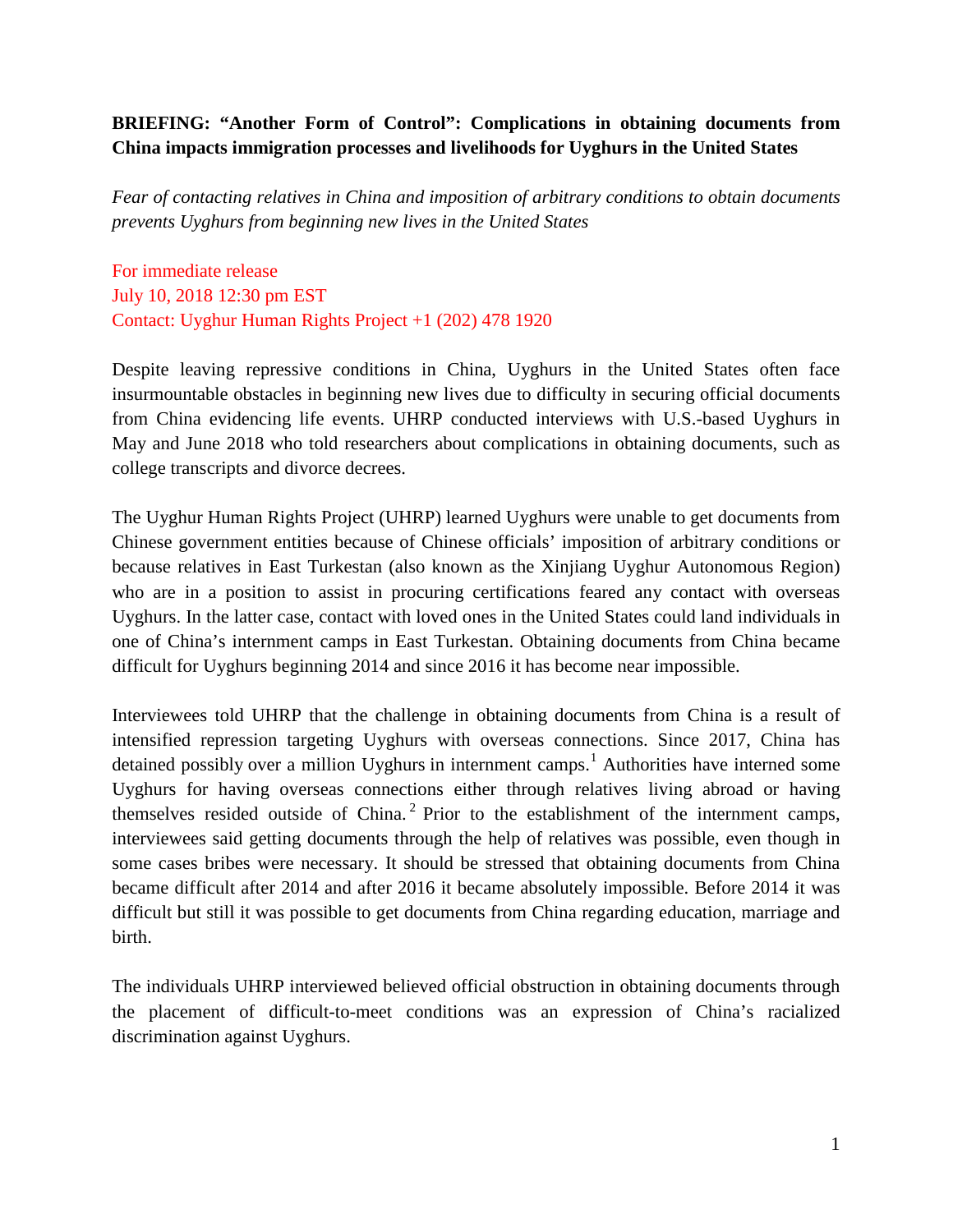UHRP recommends immigration officials in the United States and other institutions, such as universities and colleges, consider the difficulty currently faced by Uyghurs in getting relevant documents from China.

"The mass-incarceration of Uyghurs in internment camps has implications that extend beyond East Turkestan. China is locking up Uyghurs because they have family members overseas. As a result, Uyghurs fear to contact their loved ones overseas just for a brief conversation let alone attempt to help them obtain documents to start new lives," said UHRP Director Omer Kanat in a statement from Washington, DC.

Mr. Kanat added: "The long arm of Chinese control crosses borders and Uyghurs are particularly susceptible. As Uyghurs attempt to rebuild their lives overseas in the belief they are free of China's repression, the Chinese state finds ways to limit their opportunities. I urge immigration authorities outside of China to consider the difficulties Uyghurs have in procuring documentation from China in comparison to Han Chinese."

# **Interviewee One**

Interviewee One left China with his daughter after the 2009 unrest in Urumchi. The violent suppression of the July 5 protests in People's Square and the arbitrary detentions of Uyghur youth in the following days convinced Interviewee One to make plans to send his daughter to school in the United States. Interviewee One used up a large proportion of his life savings to send his daughter overseas and once Interviewee One's daughter was safely settled in the United States with his assistance, he returned to China. As political repression intensified, Interviewee One decided to join his daughter in the United States in the mid-2010s. Interviewee One told UHRP researchers: "If my son and I were still in our homeland today, I would probably be in a detention center while my son might have been detained, killed or disappeared. We were lucky to have reached safety in the United States before it became too late for us."

To process his daughter's immigration case, Interviewee One needed to obtain birth certificates for himself and his son, as well as a document describing his marital status. A relative in East Turkestan served as power of attorney to secure these papers; however, this task was completed before reports surfaced of mass-detentions of Uyghurs in the spring of 2017. Interviewee One said: "Right now it is impossible to get any documents from China. Every Uyghur is fearing for his or her own life."

In East Turkestan, Interviewee One was a qualified professional with over twenty years of work experience. Interviewee One said he would like to continue in his profession in the United States to provide for himself and his daughter. However, the licensing authority in the United States requires college transcripts and notarized certificates of program completion to verify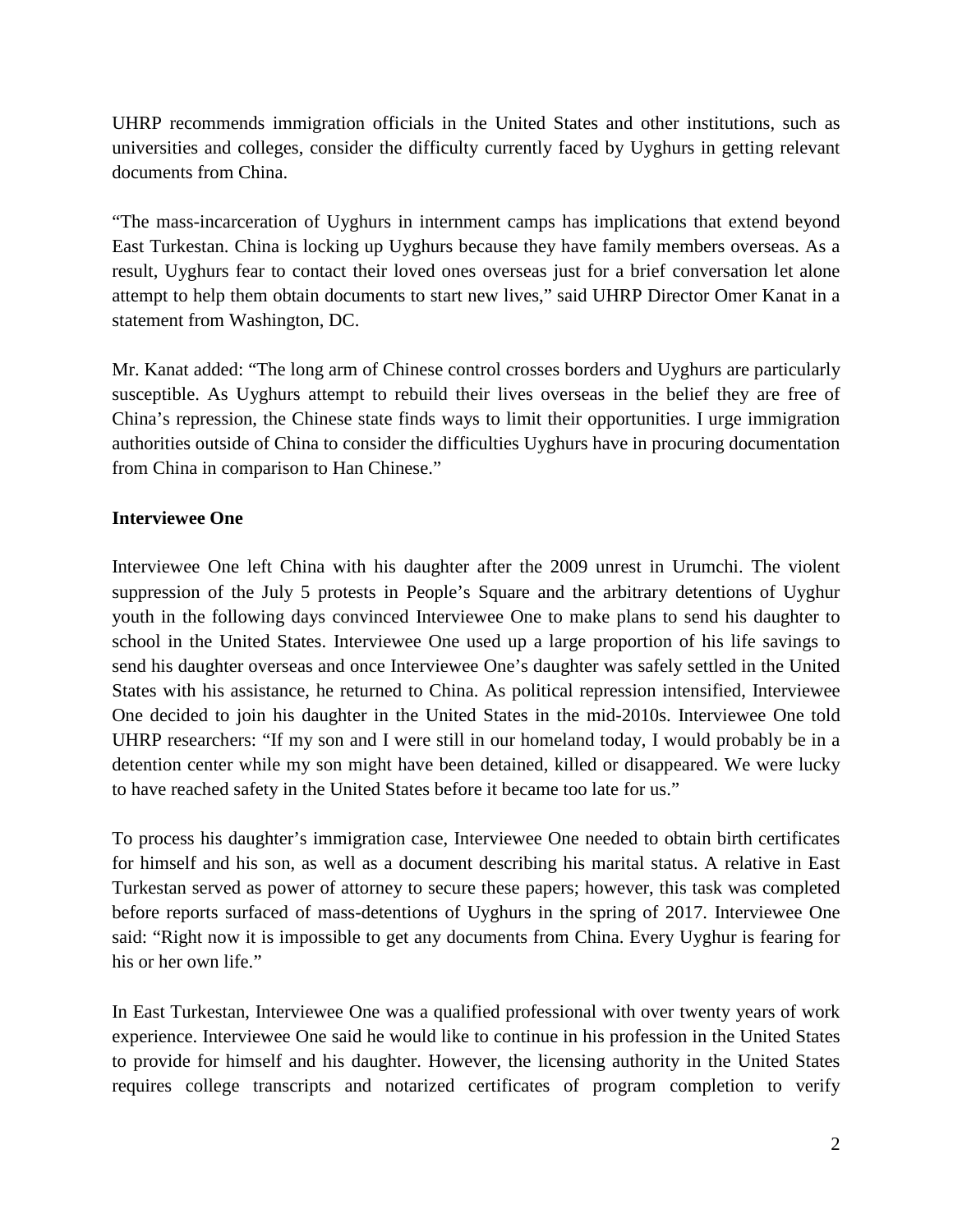Interviewee One's credentials. Interviewee One told UHRP that because of the nature of his immigration status in the United States contacting Chinese officials directly would have implications for his relatives in East Turkestan. Furthermore, contact with his loved ones has been impossible since China cast suspicion on Uyghurs with overseas connections. Interviewee One added:

*The reason for my difficulty is my Uyghur identity. They [the Chinese government] see the Uyghur diaspora as separatists and a threat to the integrity of China. Anyone who has traveled overseas or who has an overseas connection is questioned, detained, and taken to a so-called "re-education camp." The authorities may even have ordered offices not to provide documents for Uyghur overseas. It has always been hard for Uyghurs dealing with government officials.* 

Interviewee One indicated the inability to prove his academic and professional credentials would have a detrimental impact on his and his daughter's livelihoods in the United States. Since he has been unable to retrieve his remaining savings from China and he is powerless to continue his career in the U.S., Interviewee One fears he will be unable to provide his daughter with tuition for college.

## **Interviewee Two**

Interviewee Two is a Uyghur originally from Hotan who settled in the United States in the early 2010s. Prior to his arrival in the U.S., Interviewee Two spent several years outside China attempting resettlement as a political refugee. He divorced his wife in China and remarried in the United States, where he lives with his step-son and biological daughter. He is now a naturalized citizen of the United States.

To secure a green card for his second wife and step-son, Interviewee Two needed to provide a divorce decree notarized in China. Interviewee Two attempted to secure the notarized degree directly from China; however, court officers placed numerous conditions on his request. At first, he was told he had to provide a copy of his U.S. passport, a condition he was unwilling to meet because he was not given any reasonable cause for the demand. After several appeals, Interviewee Two was informed he must travel to Urumchi to make the request in person. Interviewee Two refused the request given a pattern of harassment and interrogation Uyghurs with overseas passports face in China.<sup>[3](#page-5-2)</sup> Officials in China then denied any further petitions from Interviewee Two.

Due to the distance between Hotan and Urumchi, as well as severe restrictions on freedom of movement, Interviewee Two's relatives were unable to help him secure the notarized document. Interviewee Two added the officials' demands were a deliberate attempt to cause him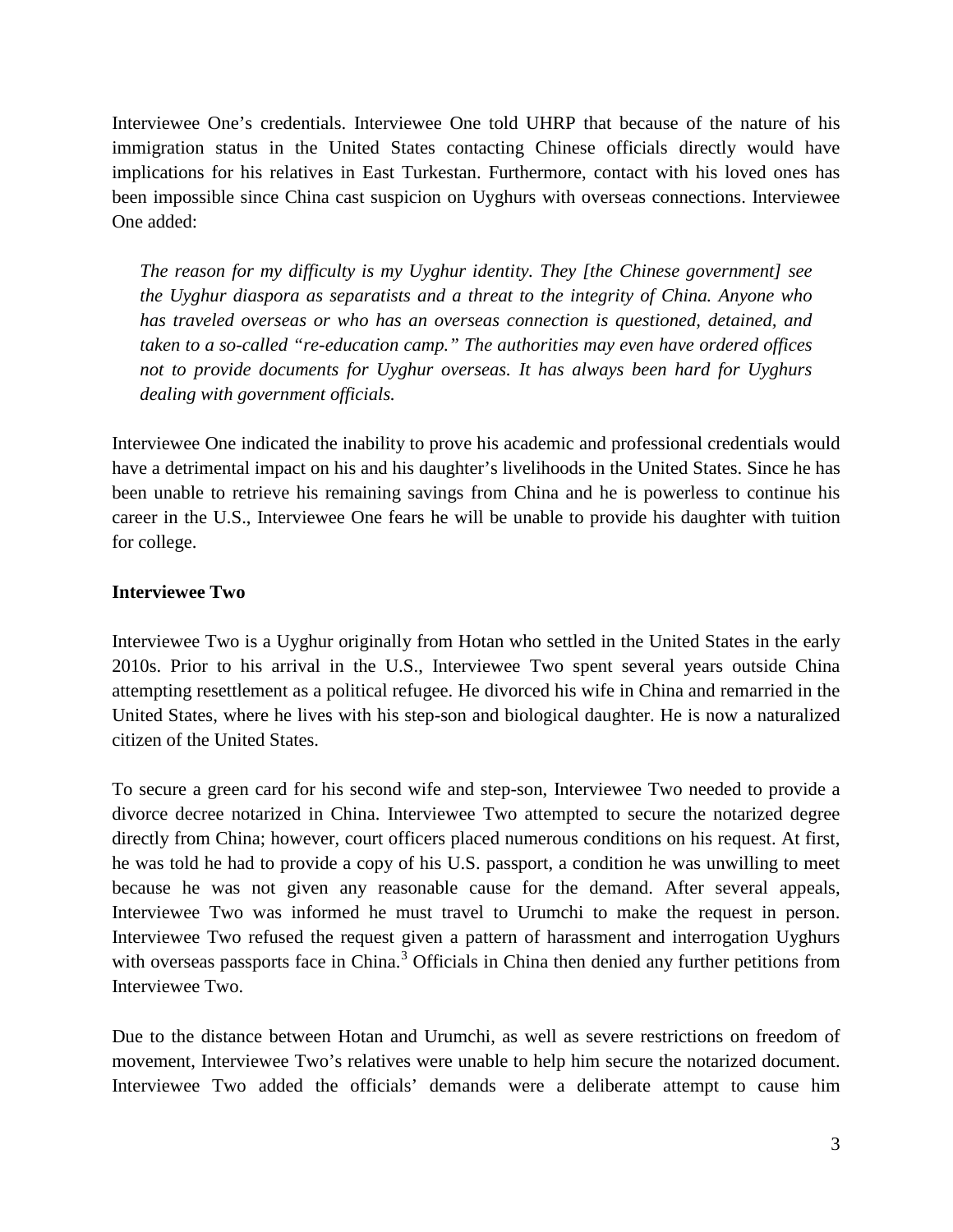unnecessary delay and stress. He said his request was neither unreasonable, nor contrary to any regulation. Interviewee Two told UHRP that as a Uyghur dealing with China had become impossible in the last two years due to the political situation and that "even bribes do not work anymore." He concluded: "Han Chinese do not face these kinds of systemic barriers. We are second class citizens in our own land."

## **Interviewee Three**

Interviewee Three lives in the United States with her husband, who is also a Uyghur born in East Turkestan. They left China in the late 2000s because of political difficulties. To leave the country she had to bribe Chinese officials to obtain a passport.

Interviewee Three was an established professional in China with several years of experience. She told UHRP she would like to continue in her profession in the United States, which requires securing a license to practice. However, to confirm her expertise, she must provide her academic transcripts and certificates from a college in East Turkestan.

Interviewee Three decided not to contact anyone in China to help her out of fear those individuals would be sent to internment camps. Instead, she contacted her former institution directly and was told her request would be considered if she provided a copy of her Chinese passport. As her passport has expired, any copy of the document would indicate she had applied for a form of permanent status in the United States. The fact that she has decided to apply for protection in the U.S. would place her and her family under intensified surveillance from police in her hometown.

Interviewee Three told UHRP her husband is also facing a similar dilemma in that his application for a place at college is on hold until he can produce high school transcripts from China. He is prevented from doing this because it would reveal a change in his U.S. immigration status to Chinese authorities. She concluded the inability to produce documents will have a lasting impact on her livelihood as she attempts to rebuild her career.

#### **Impossible Choices**

International human rights standards outline certain rights such as birth registration and "the right of everyone to recognition everywhere as a person before the law."<sup>[4](#page-5-3)</sup> However, the right to obtain copies or notarized copies of life event documents, such as birth, marriage, and death certificates, divorce decrees, and college transcripts and diplomas remain unrealized. From interviews with Uyghurs in the United States, UHRP believes Uyghurs have been denied the opportunity to start new lives overseas because China has either placed unreasonable conditions on obtaining documents or engineered pressure on Uyghurs with relatives abroad to such an extent that communication is impossible. In the words of one immigration specialist UHRP spoke to about the interviewees' cases, "this is another form of control."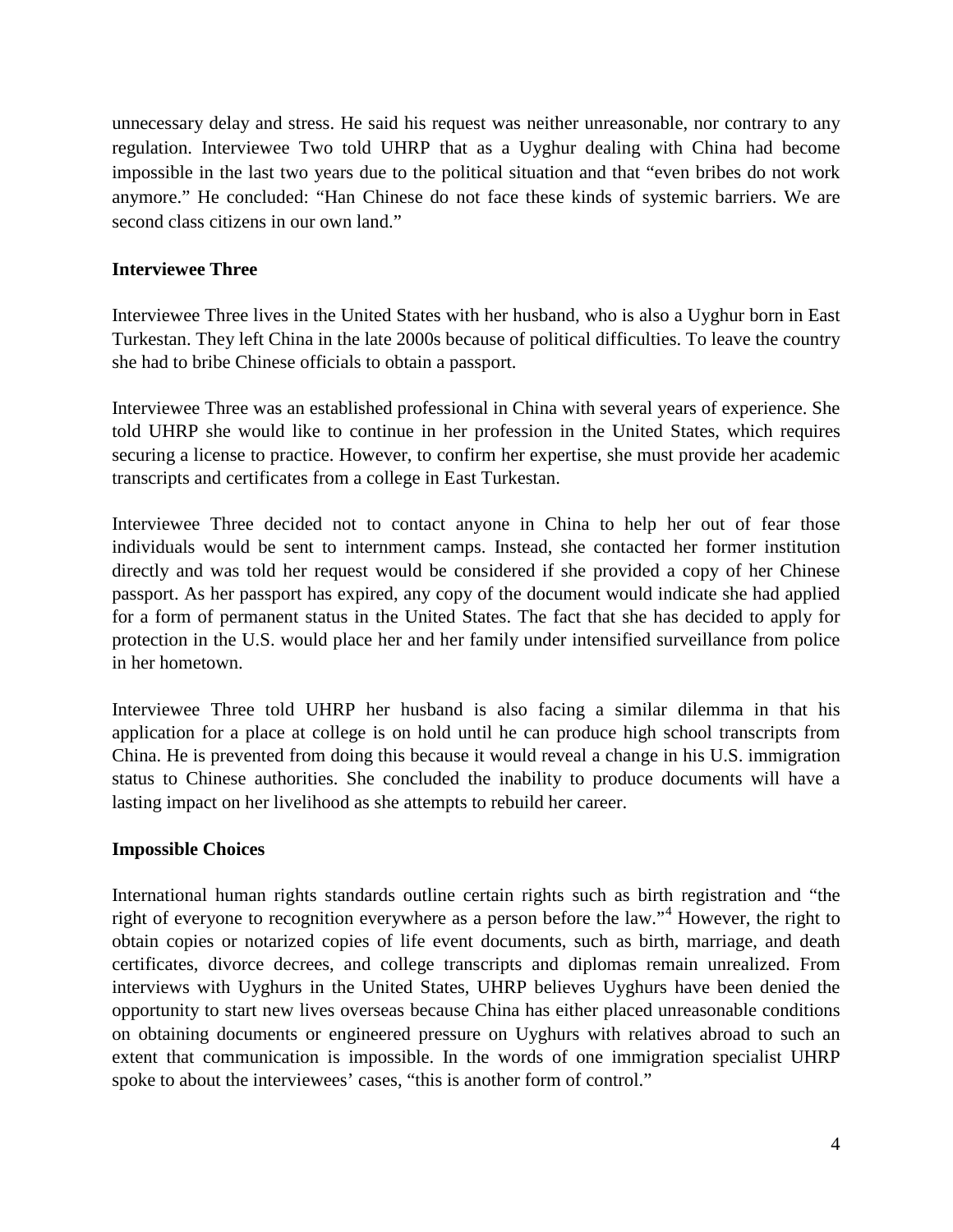Through the interviews, UHRP learned that U.S. immigration officials and institutional representatives often do not make a distinction between Han Chinese and Uyghurs regarding the status each holds in Chinese society. Uyghurs frequently face discrimination in China based on their ethnicity. As scholar Rian Thum notes: "Xinjiang has become a police state to rival North Korea, with a formalized racism on the order of South African apartheid."<sup>[5](#page-5-4)</sup> As such, Uyghur cases are markedly different from those of Han Chinese.

UHRP also discovered some Uyghurs had been directed to Chinese consulates or embassies to help facilitate the process of obtaining life event documents. Many Uyghurs overseas are not only intensely suspicious of Chinese government officials given long-standing patterns of abuse and unfair treatment, but also unable to go Chinese consulates and embassies if they have pending asylum claims.

Furthermore, in cases not highlighted in this briefing, individuals informed UHRP that some Uyghurs, generally those who had left China many years ago or when they were small children, either had no record of their being in China or no remaining relatives in East Turkestan to facilitate the procurement of documents. Therefore, this older generation of Uyghurs cannot get birth certificates for immigration purposes.

The Uyghurs UHRP interviewed described the undue stress placed on them because of a lack of contact with loved ones in East Turkestan or the deliberate obstruction from Chinese officials. These Uyghurs faced impossible choices in trying to rebuild their lives in the United States: call relatives to ask for help, risking their loved ones' detention in an internment camp or embark on a lengthy and expensive process to start from scratch on reestablishing themselves in their profession. A second impossible choice to is to reveal their immigration status in the U.S. to the Chinese authorities with implications for their families in East Turkestan or face lengthy delays in immigration processes.

## **Recommendations**

UHRP recommends China close all internment camps immediately and seek to compensate the individuals and families detained and impacted. China must end all punitive measures placed on Uyghurs with relatives overseas, including detention in internment camps. The Chinese government should investigate reports that officials are deliberately obstructing Uyghurs, either in China or overseas, from procuring documents. Those officials found to be discriminating against Uyghurs should be reprimanded.

UHRP recommends immigration officials and institutional representatives in the United States and outside of China seeking documents from Uyghurs to consider these cases differently to those of Han Chinese. As noted in this briefing, Uyghurs face specific challenges in obtaining these documents that often leave individuals with impossible dilemmas. Alternate ways in proving life events, such as dropping the need for notarization from China, should be explored in each individual case.